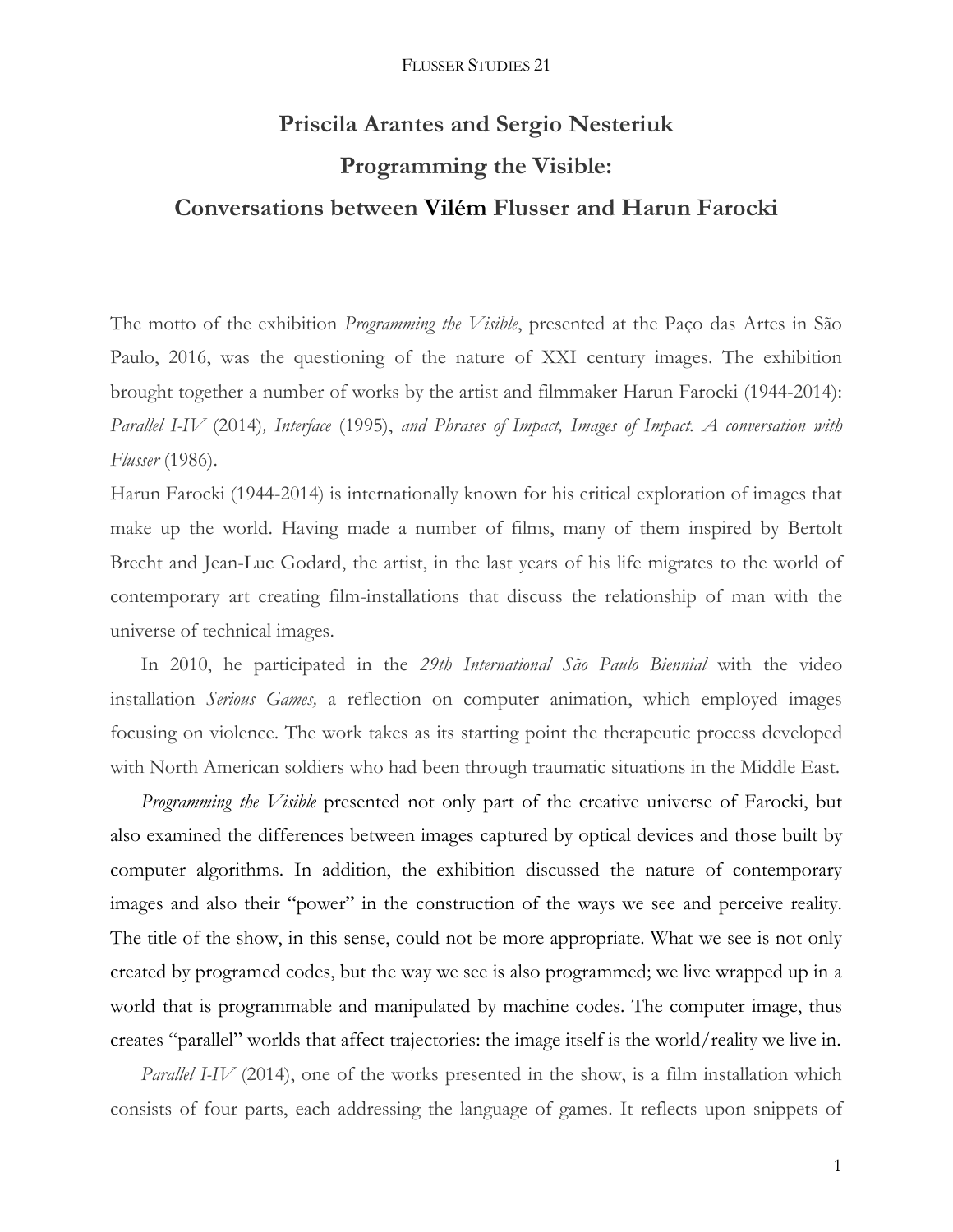popular games, usually narrated by an essayistic voice-over. In these films, Farocki investigates the devices used for the construction of images throughout the history of art, such as the Renaissance perspective. The work is a film-installation about the "history" of images as well as the representation strategies throughout history.

In the first film of this series, created in 2012, Farocki analyzes the style of the computer graphics in games of the 1980s, which used images without depth of field composed of horizontals, verticals, and points. In the second and third films (2014), the artist analyzes the productions utilizing perspective and depth of field. In the fourth film, one of the latest works created by the artist in 2014, which has as its protagonist the hero-inspired games from Los Angeles in the 1940s, from pre-apocalyptic imagery, and from Western movies. Many of the sequences are frightening and violent; showing film sequences of street fights, persecution, and threats at gunpoint.

In these films, Farocki addresses a fundamental question: the fact that we live immersed in a world of images that have decisive influence over the way we see and approach reality. He discusses the nature of images in the twenty-first century, which unlike optical images, separate themselves from reality by creating their own "reality" with particular rules and characters. "The hero had no parents or teachers. He had to learn by himself what the rules were," says a voice-over in one of the films that are part of the exhibition.

The work of Farocki, in this sense, seems to assume a tangible political dimension in line with the works of Jean-Luc Godard, master at creating terrifying beautiful takes, even if based upon the discomfort of contemporary life and its inherent violence.

Didi-Huberman, in his essay "Como abrir los ojos" [How to open your eyes] states that Farocki spent his life obsessed with the same question: "why, how, and in which way do the production of images participate in the destruction of human beings?" (HUBERMAN 2013).

To deal with the violence in the world by giving back even more violence, is perhaps Farocki's strategy, in order to reflect on the malaise of the world: "Elevar el próprio pensamiento hasta el nível del em ojo (el enojo provocado por toda la violência que hay en el mundo, esa violência a la que negamos estar condenados). Elevar el próprio enojo hasta el nível de una tarea (la tarea de denunciar esa violencia con toda la calma y la inteligencia que sean posibles)." [To raise our own thoughts to eye level (anger caused by all the violence in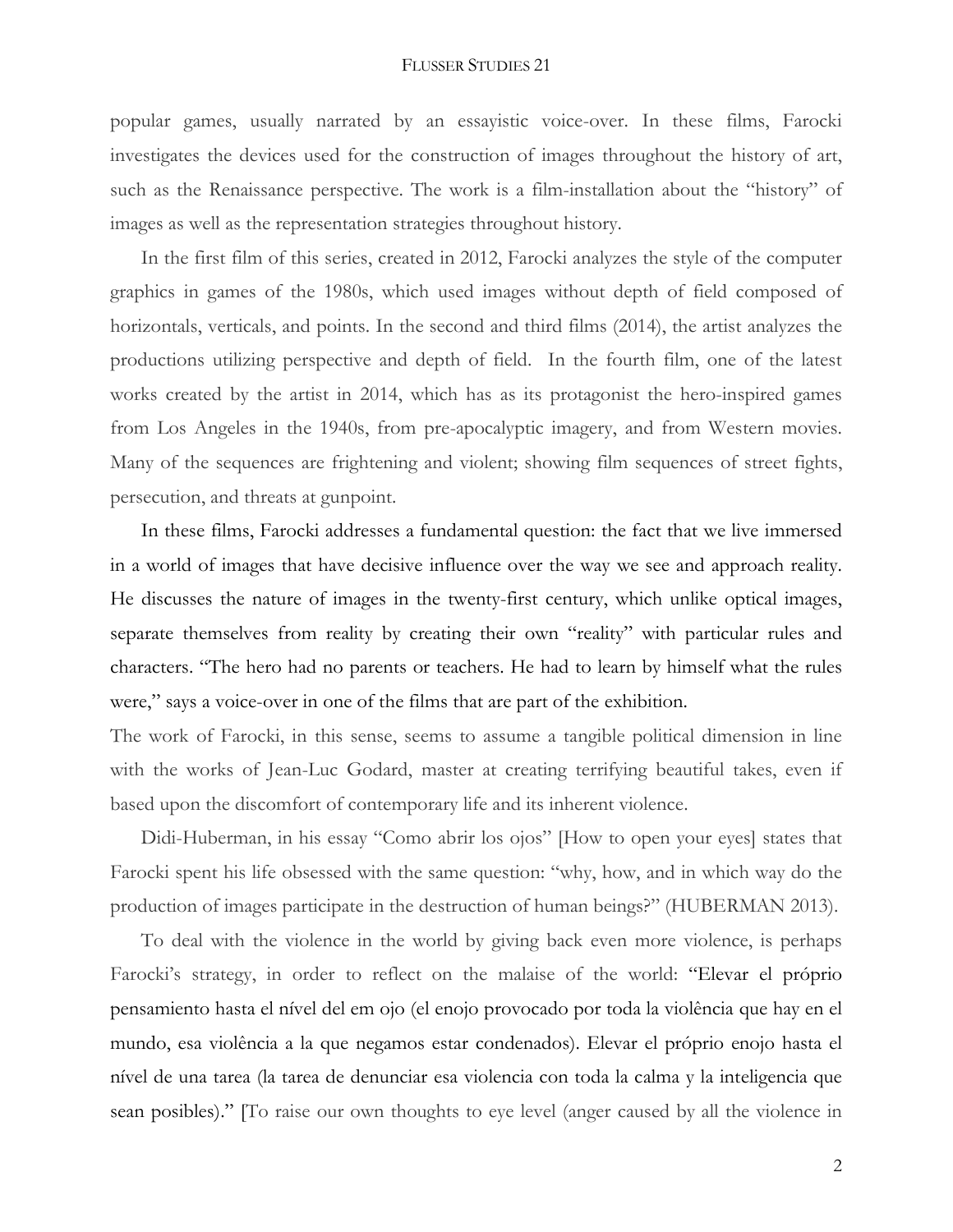the world, this violence that we refuse to be condemned to). To raise our own anger to the level of a task (the task of denouncing this violence with all the calmness and intelligence that is possible.)] (Huberman 2013: 14).

# **Shocking Statements, Shocking Images. A conversation with Vilém Flusser**

It is interesting to see how the issues of *Parallel I-IV* echo in *Shocking Statements, Shocking Images: A Conversation with Vilém Flusser* (1986), another work present at the exhibition, in which Farocki asks the philosopher Vilém Flusser to analyze the first page of the German sensasionalist tabloid *Bild Zeitun*. Taking place decades before the series *Parallel*, this interview provides disturbing answers to many questions about the contemporary uneasyness. Here, images, texts, and sources reinforce each other to create both shocking media and reality effects.

It is important to point out that many of the questions in this interview bring up discussions that were already developed by Flusser in the publication of *Filosofia da Caixa Preta* [Philosophy of the black box], released in 1985, a year before the interview.

In *Filosofia da Caixa Preta,* photography is taken as an example, which makes possible the development of a critique of the relationship between technology and society, an example from which Flusser arrives at the concept of technical images. Photography is a basic model, a device whose characteristics will acquire new meaning in film, video, television, and more recently, in computer generated images. In this sense, *Filosofia da Caixa Preta* is not only a book about photography, but rather about the production of technological images, which change the way we relate to the world. Photography in this context works more properly as a pretext with which to check the functioning of our society marked by the collapse of the text and the hegemony of media images.

The advent of the technical image marks the beginning of a new relationship with the visible, with structures that are different from the written language model: technical images are surfaces that aspire to be representations of the world, but in fact hide their real dimension, which is none other than that of being an image.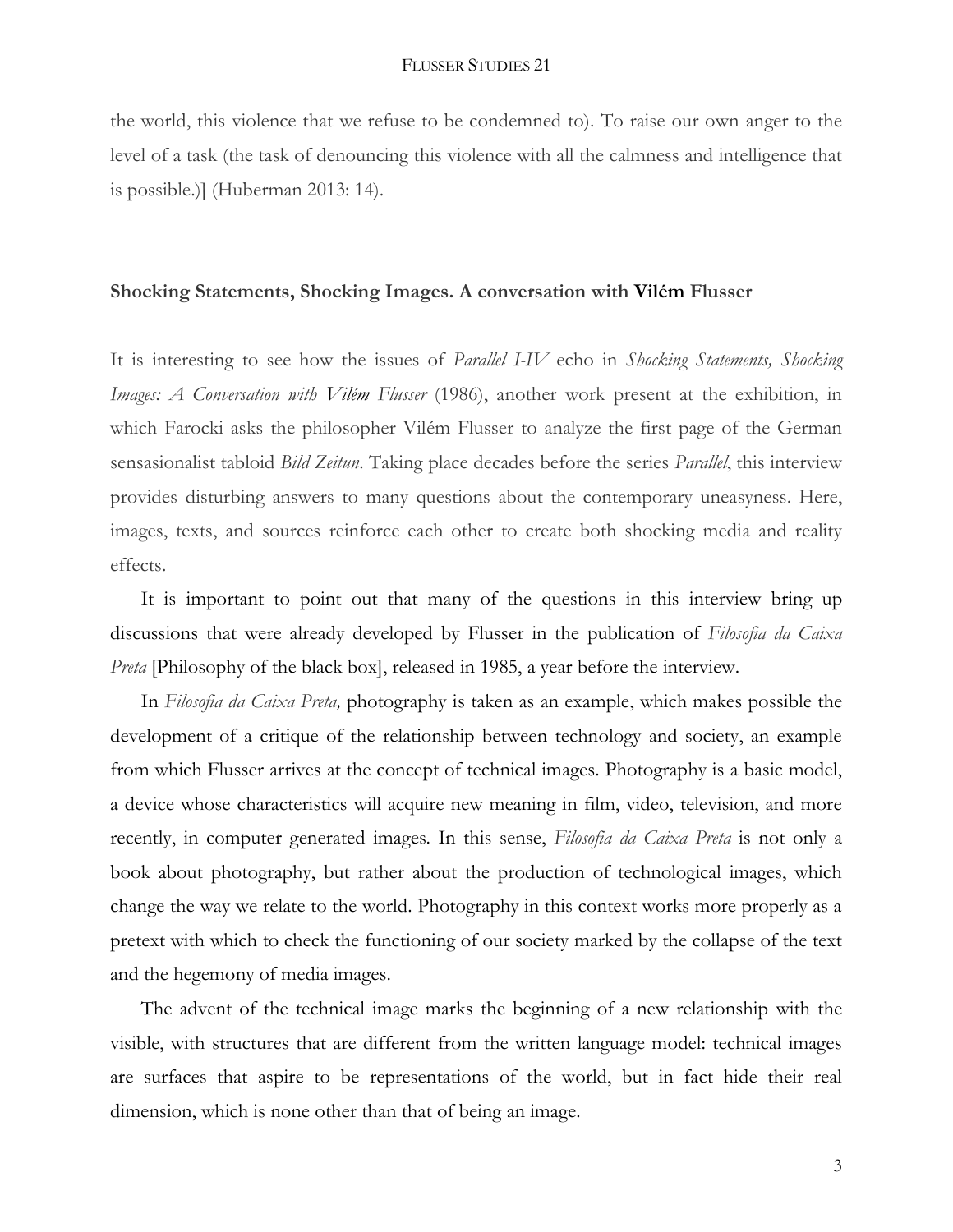The exercise employed by Flusser is, precisely, upon perceiving a new stage of the culture contaminated by the explosion of technology and media, to cast a critical eye onto other devices seen as *black boxes*, devices whose interior programming are completely opaque and uncertain.

Due to the action of the techno-social programs, the subject tends to become programmed and a programmable worker, who is expected to respond to questions posed by the technical apparatus. In other words, what we really see, in a world dominated by technical images, is not the world, but certain predetermined concepts relative to a world impregnated with the media structure.

The interview thus emphasizes important points of Flusser's discussion: the hegemony of the world of images and their power in programming our visibility.

It is interesting to note that, unlike other texts by the philosopher, in this interview, Flusser develops an "applied philosophy." He carries out a thorough exercise of reading the subliminal relations between text and image on the first page of the German tabloid, unmasking the way the expressive codes interrelate in the creation of slogans and demagogic discourses.

The theme of violence, which is one of the topics placed on the front page of the newspaper, more specifically concerning a person who was shot, is reinforced by the way the text and image intertwine, creating a subliminal way to treat violence as something trivial. Flusser says in one of the excerpts from the interview: "The text states: She had to kneel. Shot in the neck. And here the image breaks the text. Therefore, if someone looks at the image, a powerful point can be obtained. Very important, which is to say, (…) even before we go crazy trying to understand what that page really wants to say (...). The situation constructed here is built in a deliberately chaotic manner with the intention to burst into our consciousness. Its intention is to eliminate our consciousness. Its intention is to prevent our conscience, so that we can supposedly absorb the message at a low level of consciousness and will not understand it correctly. What we are looking at here, is an apparently transcendent form, a 'kitschified', brutalized reduction of human dignity by a robust demagoguery."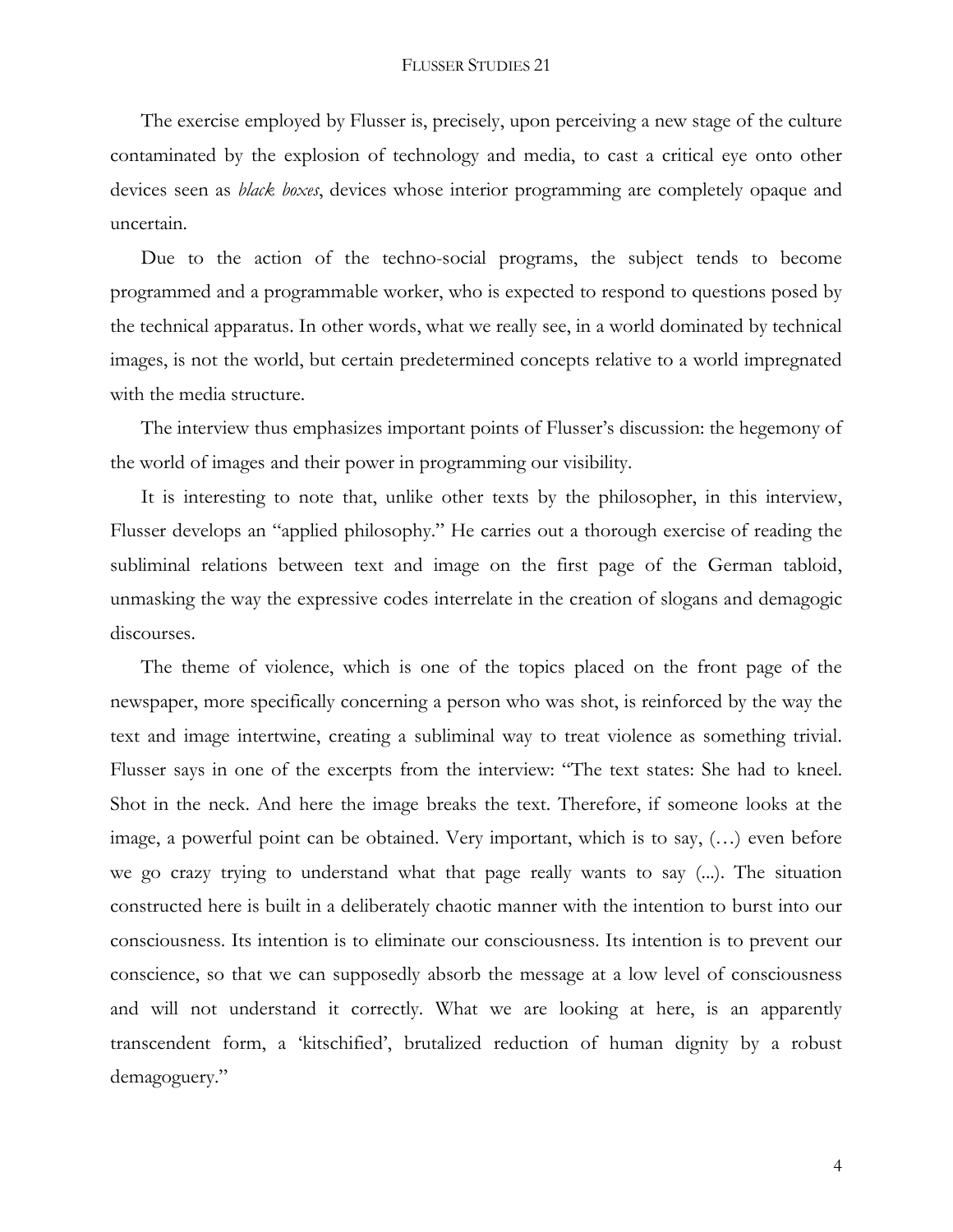At the end of the video, Flusser calls attention to the fact that the interview is also an image — since the interview is being filmed — and in this sense, the viewer must have a critical and reflective view in relation to what he/she sees: "I honestly believe that when someone watches us on TV, this must be said. We must make an appeal to the viewer now, and say: "use this critical skill, because we are using the 'word' against ourselves."

This is the point where Flusser's *philosophy* wants to intervene: to produce a reflection on the possibilities of creation and a critical view with freedom in an increasingly programmed society dominated by technological images. Thus, it is also necessary that we be suspicious of images, since they are codes, and as such, programmable.

## **Game Design: Between Vilém Flusser and Harun Farocki**

In *O Mundo Codificado* [The Codified World], Flusser (2007) defines design as an area in close harmony with the world of communication. Far from seeing design as a separate language, both are encodings of the world: "Design, like all other cultural expressions, shows that the matter does not appear (is unapparent), unless it is informed, and thus, once informed, begins to manifest itself, becoming a phenomenon. Matter in design, like any other cultural aspect is the way shapes appear" (Flusser 2007: 28).

That is to say, for Flusser, unlike a modernist vision of design in which form should follow function, the form of something, the artifact, carries with it the sense of in+forming, that is to say, to create something with intent: "Every manufactured object, in turn, aims to transform the user's relationship with its surroundings in order to give him some advantage. By completing a possibility of use, the artifact becomes both model and information. For example, once you see a lever in operation and once you see the principle employed, it is no longer possible to look at any wooden stick or metal without recognizing its potential application for the same purpose. What was before a simple piece of wood acquires a specific function and meaning by the existence of a concept, that is, to inform is also to fabricate" (Flusser 2007: 13).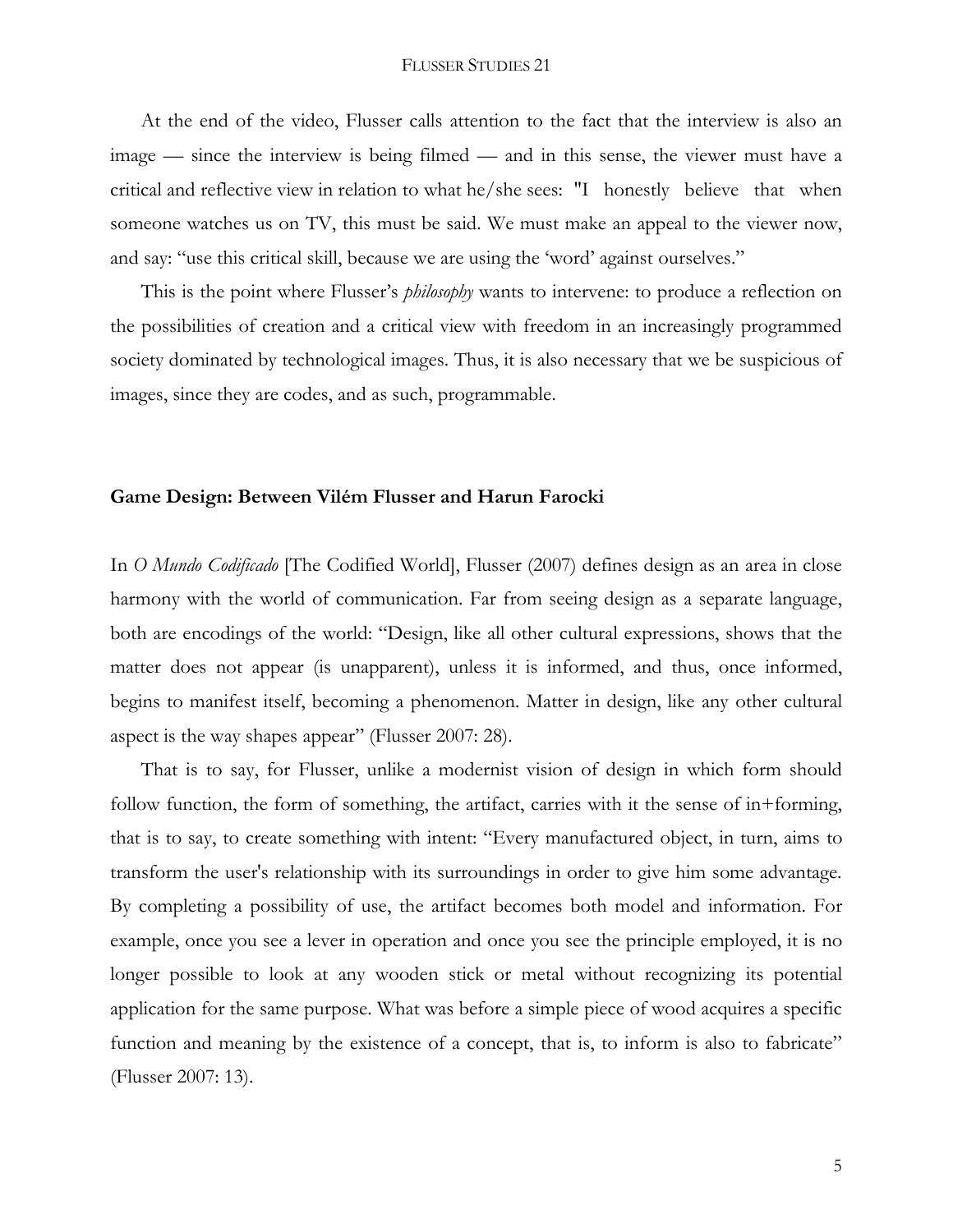Faced with a massive entertainment device, one of the main intentions of a game designer is to project and implement strategies and various resources that support the ubiquity and immersion of the player. In this way, it is possible to keep the player in what Mihaly Csikszentmihalyi (2008) called "flow": a state of extreme concentration (or absorption) in the activity per se, as if the ego gets dissolved before an autotelic phenomenon.

However, what the literature in this area seems to ignore is precisely the limits that these (and other) game design issues reveal. The flow deprives the individual player and her "suspension of disbelief", of a critical detachment from the artwork (the "game played"), as well as from an expansion of potential experiences that games can offer, just by confining users within certain desired parameters.

And it is precisely in this gap that Farocki thinks of games: between the real, the imaginary, and the symbolic — to make use of the psychic realms proposed by Lacan. By appropriating, mediatizing, and subverting the logic of games, the artist places them in a kind of digital non-space, a palimpsest under which other texts are revealed; the invisible behind that which he called "operative images": images that start from a technical operation in order to restore or create a given reality.

Unlike what was done with *Serious Games*, in which he addressed a game created by the US Army, in the installation *Parallel,* consisting of four videos, Farocki employed four different commercially launched games to explore relevant issues which escape not only the game players, but game critics as well.

In the first video of the *Parallel* installation, elements of nature such as fire, water, and trees serve as a reference to show a kind of "leap" in just thirty years of digital image representation, from a few points on the screen, to lines, until reaching the representation of the three-dimensional (3D) space. As stated in the video, the 3D image creators did not have to wait for a Renaissance, because digital technologies allowed images out of their symbolic dimension into a "new constructivism." The example of a designer alternating his/her gaze between two monitors to create clouds in a 3D scene is emblematic: on one of the screens he/she operates the interface of a software program while on the second, the result of handling forms a virtual sky composed of different layers of clouds. Unlike the Greek painter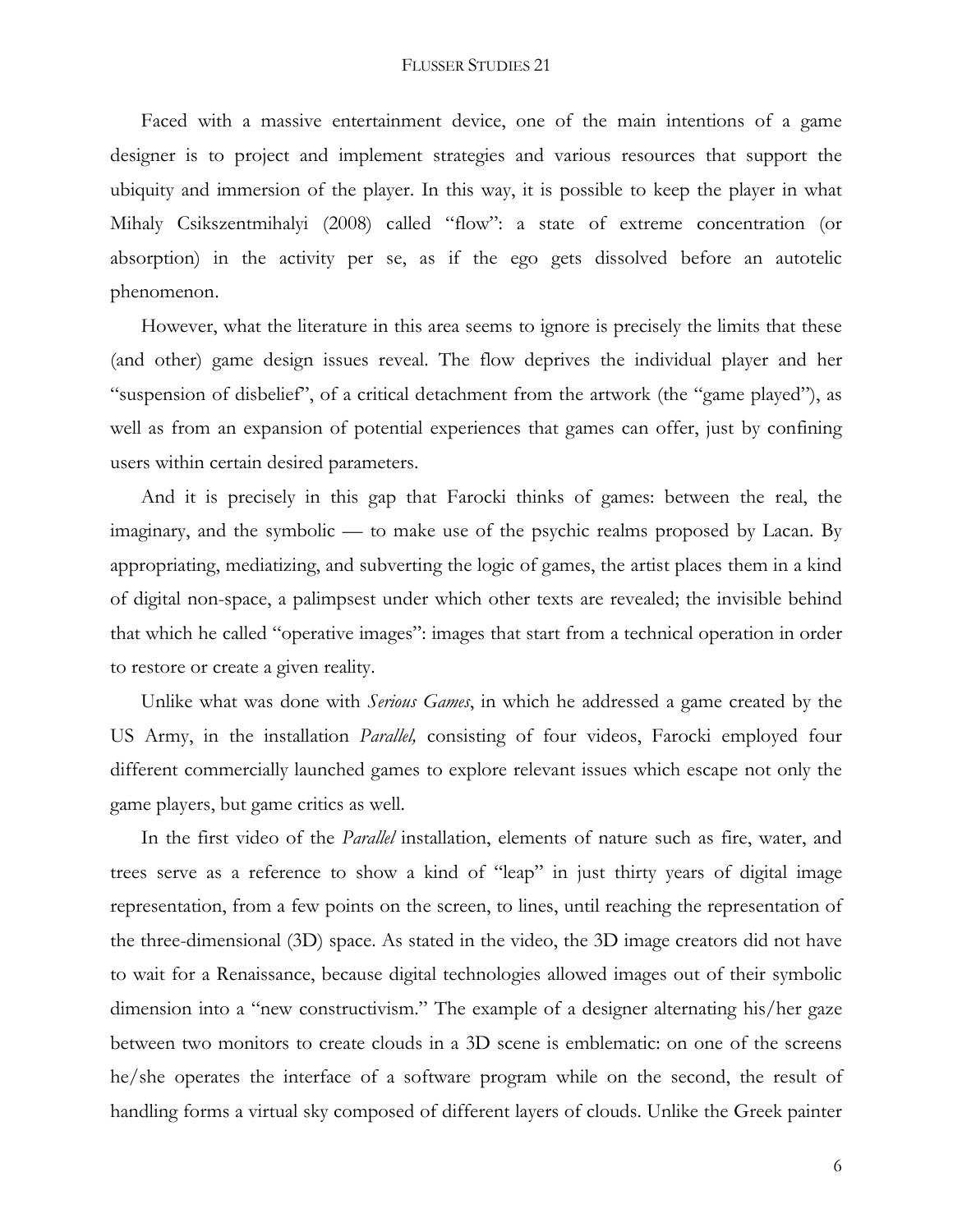Zeuxis, who had painted grapes so perfect that birds were attracted to his canvas, computer images intend to attract human beings created by their own designs. Farocki believes that, in the same way that photography liberated painting for the avant-garde movements, the threedimensional images will assume the function of cinema, freeing other possibilities.

The second video touches upon spatiality: space, its surfaces, its limits and the emptiness. Beginning with the ontological assumption that "the world does not exist if I'm not observing it," Farocki focuses the reflection on the attempt to understand the (in)finitude of space created by these operative images. "How far can you get?", asks the voice in the video, while the images show attempts to overcome unscalable or even invisible borders programed by the games.

The third video in the installation explores issues of displacement, showing the control of a camera in a type of big zoom in/out that allows one to exit from an almost microscopic view inside a battlefield scene, zooming out to a distance that reveals a silent scenario with no sounds, suspended in a kind of big emptiness — "the world ends as a board," a voice tells us in the video. Through manipulation of the game programming code, one can cause the camera to penetrate objects and solid surfaces showing them, as if they were hollow inside. The absence of collision provides other ways to experience space in this "new constructivism." By breaking the immediate relationship between matter and form, the artist reinforces the hyper-real (Baudrillard 1981) in the manifestations of time and space created by the direct manipulation of the player, thus stimulating new forms of cognition and imagination. "Like a child who rips a doll apart in order to know the mysteries of representation," the video narration concludes.

In the fourth video, Farocki investigates extreme situations involving characters controlled by the player and their interactions with NPCs (Non Player Characters) guided by the programming of an AI (Artificial Intelligence) algorithm. In addition to the "gratuitous violence," one of the tactics used is to keep the character still when controlled by the player before an NPC, that is to say, not to act or look for ways of interaction that a gamer usually seeks. This adopted distancing reinforces the estrangement of the public towards something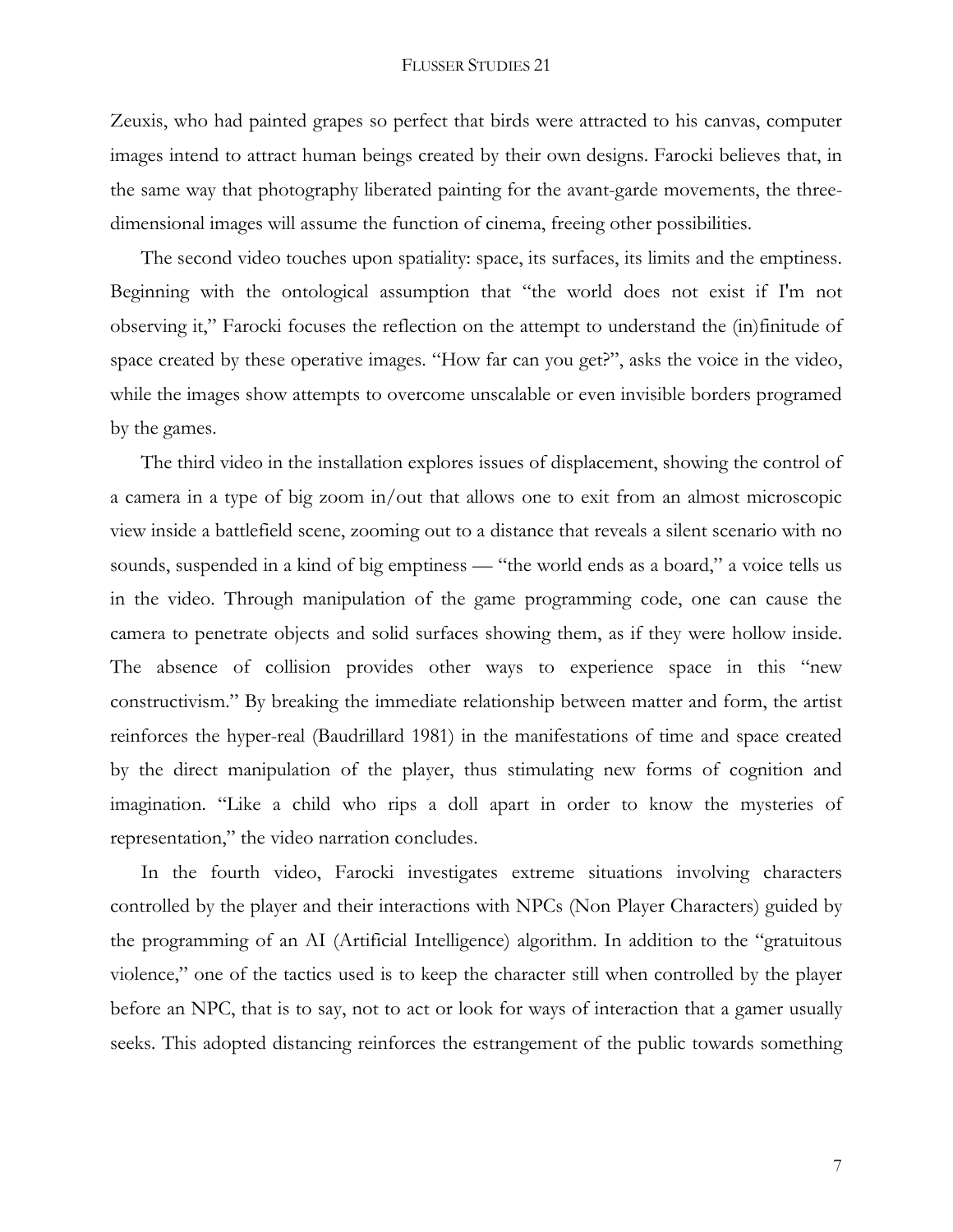that is presented both as familiar and strange (unheimlich). <sup>1</sup> Thus emerges an intrinsic diegesis that asks us not only about the simulation or mimicry of human behavior, but about the limitations of human freedom. In sum: to what extent life in society could also not be considered programmed or programmable? How far does the player control his/her own life? To what extent can his/her own life be considered a big game?

# **Final Thoughts: (Re)programming the (in)visible**

 $\overline{a}$ 

We argue that by proposing new ways of encoding and decoding the world, Farocki assigns new possibilities for the use of an artifact, thus valuing not only its model, but especially the potential of its program.

Nevertheless, we can expand this consideration if we have for a base other aspects present in the term "design," both in its use as a noun and as a verb. For Flusser (2007), even the most ordinary meanings of the term evoke "perfidious and cunning" dimensions: "The design word occurs in a context of trickery and fraud. The designer is therefore a malicious schemer dedicated to engendering traps" (Flusser, 2007: 182).

Thus, the artifacts of which Farocki appropriates can be understood as machinic processes, deception devices — the lever itself, example used by Flusser, has as its main mechanical feat the cheating of gravity. Similarly, the philosopher believes that the designer causes the appearance of the form and, therefore, should be regarded as an impostor who seduces men to consider ideas "deformed."

The dichotomous separation promoted by the Enlightenment between the realms of art and the technology of machines was already unsustainable in the nineteenth century, beginning with the emergence of technical images. For Flusser (2007), it is precisely modern design that will fill this gap, as a link between these two worlds that explains their internal connections and make viable a new form of culture.

<sup>&</sup>lt;sup>1</sup> One of the paradoxes observed in games is a phenomenon known as the "uncanny valley", in which the closer to a perfect representation of the human figure a character is, the greater our fear of it, and therefore, the player's empathy diminishes as representation becomes frightening real.